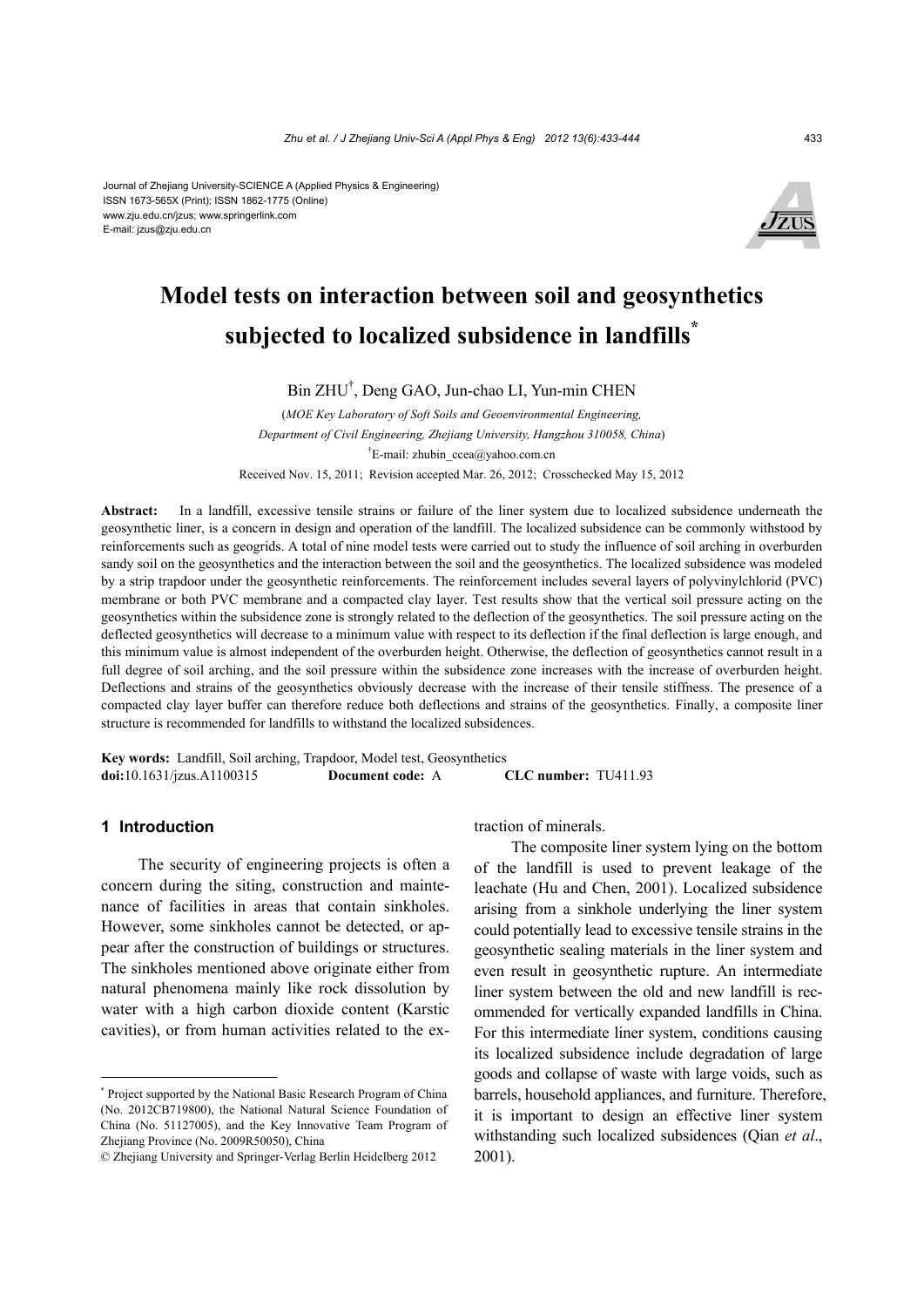Geogrid reinforcements are often used in landfills to withstand the underneath localized subsidence. Several design methods have been successively developed (Giroud *et al.*, 1990; Kuo *et al*., 2005). One of the most important issues is how to calculate the soil pressure acting on the liner system taking into account the soil arching effect. After Terzaghi (1943) presented a trapdoor experiment to investigate the soil arching effect, a series of laboratory-scale and in-situ tests has been carried out to study the reinforcing effects in pile-supported embankments (Chew *et al*., 2006; van Eekelen *et al*., 2007; Chen *et al*., 2008; Chen R.P. *et al*., 2010). There are two main differences of geosynthetic reinforcements between pilesupported embankments and landfills: (1) the overburden height of the geosynthetics in the landfill is much larger than that of the pile-supported embankment. (2) the tensile strains of geosynthetic reinforcements should be within the limits of the allowable tensile strains of the protected sealing materials in the liner system.

Besides the reinforcement method mentioned above, a layer of compacted soil or selected waste underlying the liner system can be used as a "buffer" to withstand the underneath localized subsidence (Jessberger and Stone, 1991; Jang and Montero, 1993). The compacted clay layer can also serve as a sealing material against leakage of the leachate. It is required to study the mechanism of reducing strains and deflections of the geosynthetics by the compacted clay buffer, in order to give optimal liner structures for engineering practices.

In this paper, several model tests with a strip trapdoor are carried out to study both the soil arching effect and the soil-geosynthetic interaction subjected to underneath localized subsidence in landfills, as shown in Fig. 1. In Fig. 1, *p* is the vertical soil pressure; *b* is the width of localized subsidence; *H* is the



**Fig. 1 Illustration of localized subsidence**

height of over-laying soil; and *γ* is the unit weight of over-laying soil. The effects of the filling height, the tensile stiffness of geosynthetics and the compacted clay layer are investigated in detail.

## **2 Model test set-up**

### **2.1 Test set-up**

As shown in Fig. 2a, the test set-up consists of a rigid base, a subsidence simulator and a tank. The tank is 1.2 m in length, 1 m in width, and 2 m in height. Toughened glasses were used in the front and back walls of the tank for easy observation. Steel plates were used in the right and left walls and the surfaces were lubricated with epikote to limit frictional effects. The subsidence simulator consists of a reductor, a drive chain, two pillows, and a steel trapdoor with 0.2 m in width (Fig. 2b). The contact surface between the trapdoor and the rigid base was lubricated with vaseline. Through turning the handle of the reductor by hand, the trapdoor can move up and down synchronously with a speed of 0.17 mm per cycle, nearly 0.034 mm/s.



**Fig. 2 Lay out of test set-up**  (a) Front view; (b) Top view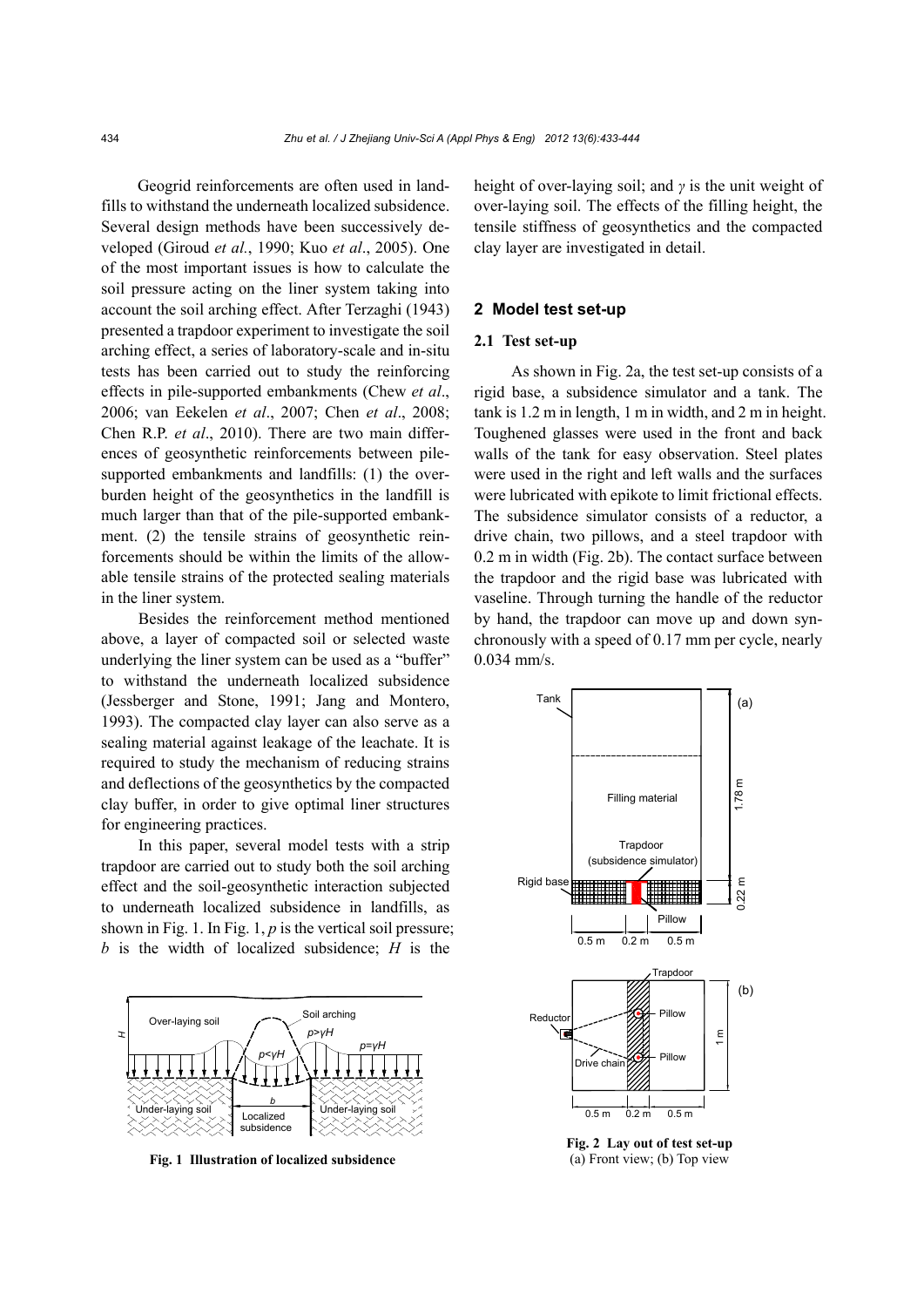## **2.2 Test program**

It was found that the shear strength of the deep municipal solid waste in a landfill is similar to that of sand (Zhan *et al*., 2008). As shown in Fig. 3, the overburden filling material on the geosynthetics is sandy soil, and the reinforcement layer on the localized subsidence includes several layers of PVC membrane or both PVC membrane and a compacted clay layer. Here,  $E_t$  is the tensile stiffness of geosynthetic reinforcements, and *y* is the deflection of the geosynthetic. The test program is listed in Table 1 in detail. Tests 1–6 were carried out for studying the effects of filling height and tensile stiffness of geosynthetics on soil arching and soil-geosynthetic interaction (Fig. 3a). The model tests using sandy soil were carried out for four different overburden heights, i.e., *H*=0.4 m, 0.8 m, 1.2 m, and 1.6 m, respectively. Three different tensile stiffness of geosynthetics values were used in the model tests (4.7, 9.4, and 14.1 kN/m), taking one, two, and three layers of membranes in tests, respectively. Tests 7–9 were carried out to investigate the mechanism of strains and deflections of the geosynthetics by a compacted clay buffer (Fig. 3b). The thickness values of the compacted clay layer and sandy soil are 0.04 m and 1.6 m, respectively.

## **2.3 Test materials and equipments**

The sandy soil used in Tests 1–9 was taken from Qiantang River Beach, Hangzhou, China. Its specific gravity  $G=2.65$ , the coefficient of uniformity  $C<sub>u</sub>=1.82$ , and other parameters are  $D_{10}=0.088$  mm,  $D_{60}=$ 0.16 mm, *e*max=1.01, and *e*min=0.52. The test bed was prepared by pluviation at a dry unit weight of 14.09–14.31 kN/m<sup>3</sup>, corresponding to a relative density of  $(60\pm5)\%$ . The friction angle of the sand at the relative density of 60% as measured through direct shear tests is 34.16°.

In Tests 7–9, a natural clay soil in Hangzhou was used to prepare the compacted clay layer. The liquid limit, plastic limit, plasticity index and specific gravity of the clay soil is found to be 37.9%, 20.9%, 17%, and 2.73, respectively. It was pulverized and mixed with pre-determined amount of water, and then was placed in the test box using a metal scoop and compacted in two sub-layers with 0.02 m thickness in each case. Each sub-layer was compacted by a wood hammer with a compacting energy of  $324 \text{ kJ/m}^3$ . The moisture content of the compacted clay is in the range

of 23.1%–24.5% and its bulk unit weight is in the range of 15.8–16.2 kN/m<sup>3</sup>. It has a cohesion  $c_{cu}$  of 13.8 kPa and an internal friction angle  $\varphi_{cu}$  of 19.5°.



**Fig. 3 Illustration of Tests 1–6 (a) and Tests 7–9 (b)**

|  |  | <b>Table 1 Test program</b> |
|--|--|-----------------------------|
|--|--|-----------------------------|

| Filling     | <b>Test</b> | H   | h    | $E_{\rm t}$ | $H_{\rm c}$ |
|-------------|-------------|-----|------|-------------|-------------|
| material    | number      | (m) | (mm) | (kN/m)      | (m)         |
| Sandy soil  | 1           | 0.4 | 0.2  | 4.7         |             |
|             | 2           | 0.8 | 0.2  | 4.7         |             |
|             | 3           | 1.2 | 0.2  | 4.7         |             |
|             | 4           | 1.6 | 0.2  | 4.7         |             |
|             | 5           | 1.6 | 0.2  | 9.4         |             |
|             | 6           | 1.6 | 0.2  | 14.1        |             |
| Sandy soil+ | 7           | 1.6 | 0.2  | 4.7         | 0.04        |
| compacted   | 8           | 1.6 | 0.2  | 9.4         | 0.04        |
| clay layer  | 9           | 1.6 | 0.2  | 14.1        | 0.04        |

A 0.18 mm-thick PVC membrane was used as the reinforcing geosynthetics in Tests 1–9. Its tensile strength as obtained by the wide-width strip method (ASTM Standard D4595-2009) is 0.47 kN/m at the axial strain of 10%. One layer of PVC membrane was placed in Tests 1–4 and Test 7, and two layers in Test 5 and Test 8, three layers in Test 6 and Test 9. The creep effects of the geosynthetic material were not considered in this study. To investigate the variation of soil pressures acting on the geosynthetics, nine miniature pressure transducers (PTs) (CYG712) with a measuring range of 100 kPa and a sensitivity of 0.25%FS were placed on the geosynthetics as shown in Fig. 4. A data acquisition system (Fluke 2680) was used to automatically collect the data. In this study,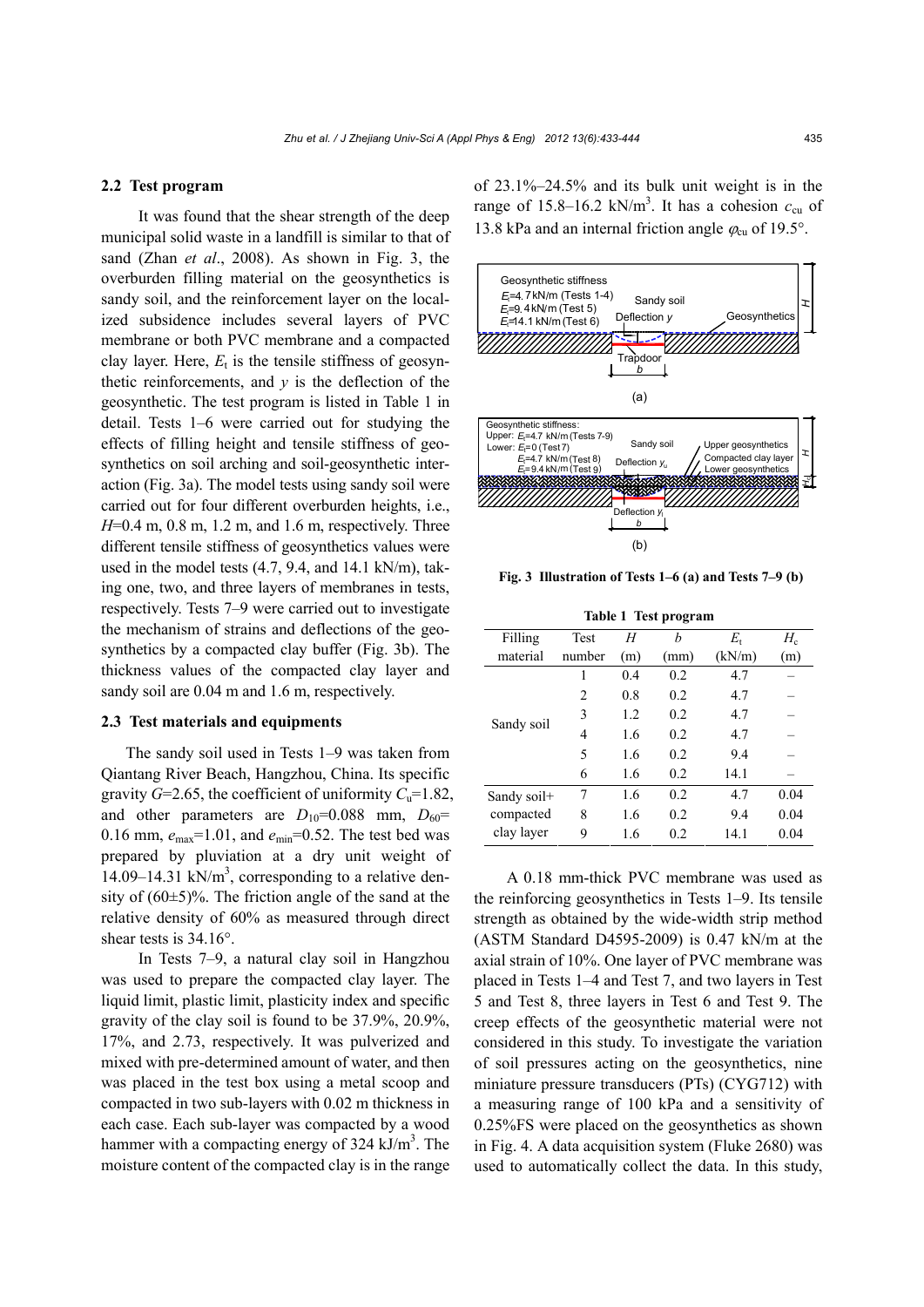test data of PT1, PT2, PT3, and PT4 are the average values of PT1a–1c, PT2a and PT2b, PT3a and PT3b, PT4a and PT4b, respectively.



**Fig. 4 Arrangement of pressure transducers (PTs)**

# **2.4 Test procedure**

Different layers of membranes modeling the geosynthetics with different tensile stiffness were placed on the rigid base and anchored at each edge of the localized subsidence with glue, which means that the membrane elongation beyond the localized subsidence zone was not considered as the same way of Giroud *et al*. (1990). The length of the geosynthetics that is pulled out from the horizontal zone beyond the localized subsidence zone is strongly related to the burden pressure (Zhu *et al*., 2009). It was found that its value for the vertical expanded landfill is smaller than that of the cover system mainly due to the fact that their burden pressures on the geosynthetics are much different. This study mainly deals with the problem of vertical expanded landfill. Eleven markers were placed in the pre-determined locations on the membranes (Fig. 5) so that the membrane strains can be calculated. Then, nine PTs were placed on the membranes. After the overburden filling height was reached, the subsidence simulator was dropped down in several stages and the stable readings of PTs were recorded in every stage.

### **2.5 Discussion of scaling effect**

The strain of geosynthetics,  $\varepsilon$  can be expressed as

$$
\varepsilon = f(p, b, E_t) = f(\gamma, H, b, E_s, v, \varphi, E_t), \qquad (1)
$$



**Fig. 5 Initial and final positions of deflected geosynthetics**

where  $E_s$  is the modulus of filling material;  $\nu$  is the Poisson's ratio of filling material; and *φ* is the internal frictional angle of filling material. Eq. (1) can be rewritten as the following dimensionless form:

$$
\varepsilon = f\left(\frac{H}{b}, \frac{E_s}{\gamma b}, \nu, \varphi, \frac{E_t}{\gamma b^2}\right).
$$
 (2)

Based on Eq. (2), the scaling criterion between the prototype and the model can be given as

$$
\left(\frac{H}{b}\right)_p = \left(\frac{H}{b}\right)_m,\tag{3}
$$

$$
\left(\frac{E_s}{\gamma b}\right)_p = \left(\frac{E_s}{\gamma b}\right)_m, \tag{4}
$$

$$
\left(\frac{p}{\gamma b}\right)_p = \left(\frac{p}{\gamma b}\right)_m, \tag{5}
$$

$$
\left(\frac{y}{b}\right)_{p} = \left(\frac{y}{b}\right)_{m},\tag{6}
$$

$$
\left(\frac{E_t}{\gamma b^2}\right)_p = \left(\frac{E_t}{\gamma b^2}\right)_m, \tag{7}
$$

$$
V_{\rm p} = V_{\rm m},\tag{8}
$$

$$
\varphi_{\rm p} = \varphi_{\rm m},\tag{9}
$$

$$
\varepsilon_{\rm p} = \varepsilon_{\rm m}.\tag{10}
$$

The scaling factors could be deduced by Eqs. (3)  $-(10)$  as shown in Table 2, where *n* is the scale between the prototype and the model. These scaling relationships in Table 2 are recommended to be served as scaling factors of proposed model tests, but neglecting the scaling effect of the modulus of filling material and influence of soil gravity on the soil arching effect. Rigorous scaling factors of the proposed tests at 1*g* proved difficult to ascertain.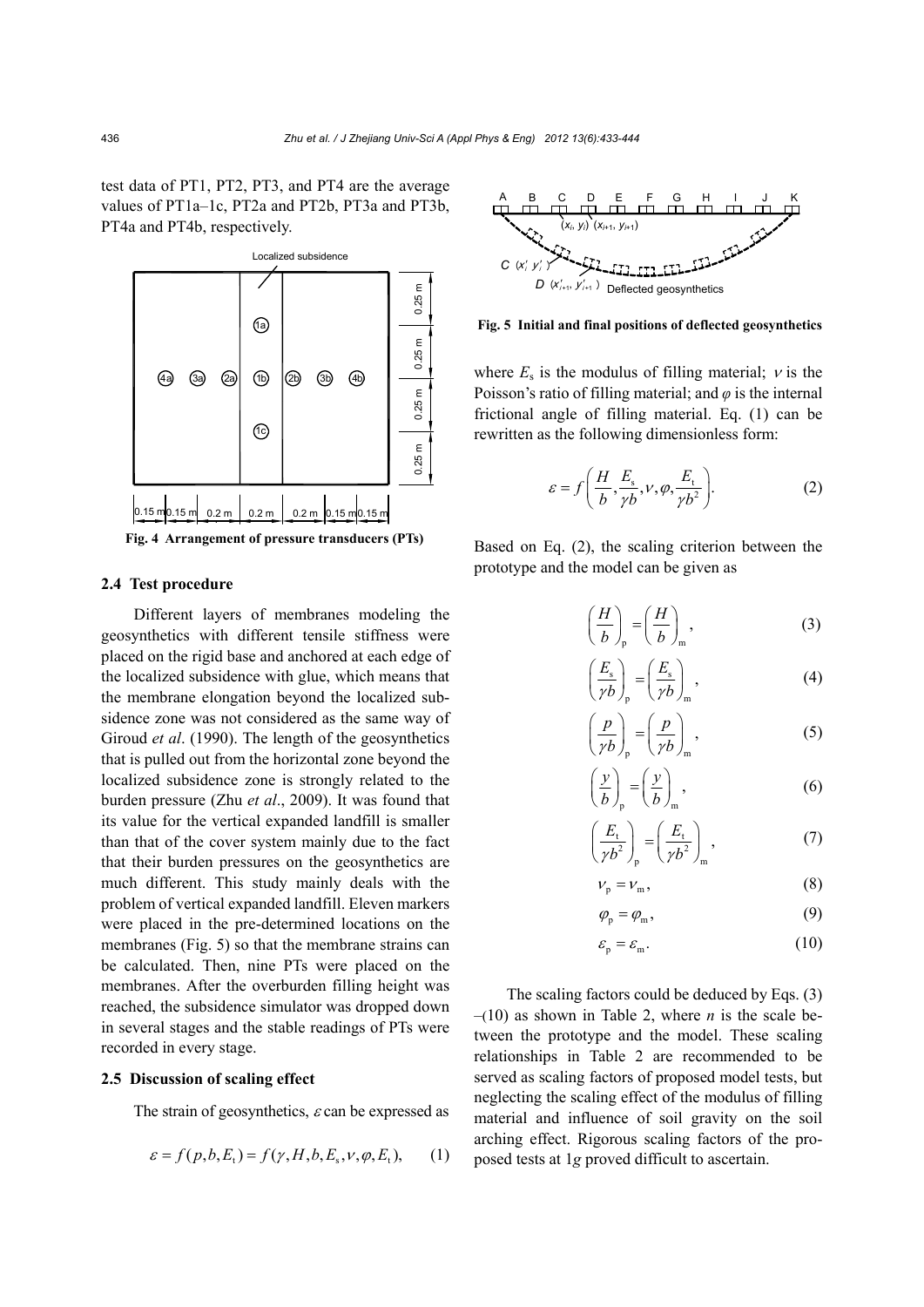| Parameter                                                | Suggested<br>scaling factor |  |
|----------------------------------------------------------|-----------------------------|--|
| Width of localized subsidence, b                         | 1/n                         |  |
| Filling height, H                                        | 1/n                         |  |
| Poisson's ratio, $\nu$                                   | 1                           |  |
| Vertical soil pressure in subsidence<br>zone, $p/\gamma$ | 1/n                         |  |
| Deflection of geosynthetics, $y$                         | 1/n                         |  |
| Strain of geosynthetics, $\varepsilon$                   | 1                           |  |
| Tensile stiffness of geosynthetics, $E_t/\gamma$         | $1/n^2$                     |  |

**Table 2 Scaling factors of proposed model tests** 

## **3 Tests without a compacted clay layer**

## **3.1 Soil pressures on geosynthetics**

Fig. 6 shows the variation of soil pressures acting on the geosynthetics for Test 1 and Test 4. The measured values of PT1–PT4 were given in the two plots. It can be seen that the soil pressure acting on the deflected geosynthetics (PT1 readings) decreases gradually and tends to a stable value. For a low filling

height (i.e.,  $H=0.4$  m), the soil pressure of PT2 increases significantly, while PT3 and PT4 readings keep almost constant. However, if the filling height is relatively large (i.e., *H*=1.6 m), PT3 and PT4 readings increase by 21.94% and 27.62%, respectively. Thus, it may be concluded that the development of the soil arching effect is related to filling height of the soil. The larger the filling height is, the more soil pressures will be transferred from the subsidence zone to the nearby zone.

Fig. 7a shows the variation of the PT1 readings for different filling heights. It is obvious that the soil pressure acting on the geosynthetics is strongly related to its deflection. The soil arching was fully formed when the PT1 readings keep almost stable (i.e., the maximum deflection of the geosynthetics  $v \ge 15$  mm). In this state, very limited pressures will be further transferred from the subsidence zone to the nearby zone. The final soil pressures are 0.96 kPa (*H*=0.4 m), 1.15 kPa (*H*=0.8 m), 1.20 kPa (*H*=1.2 m), and 1.04 kPa (*H*=1.6 m), respectively. These values are similar to each other. Thus, the final soil pressure



**Fig. 7 Effects of filling height (a) and tensile stiffness of geosynthetics (b) on soil pressures of PT1**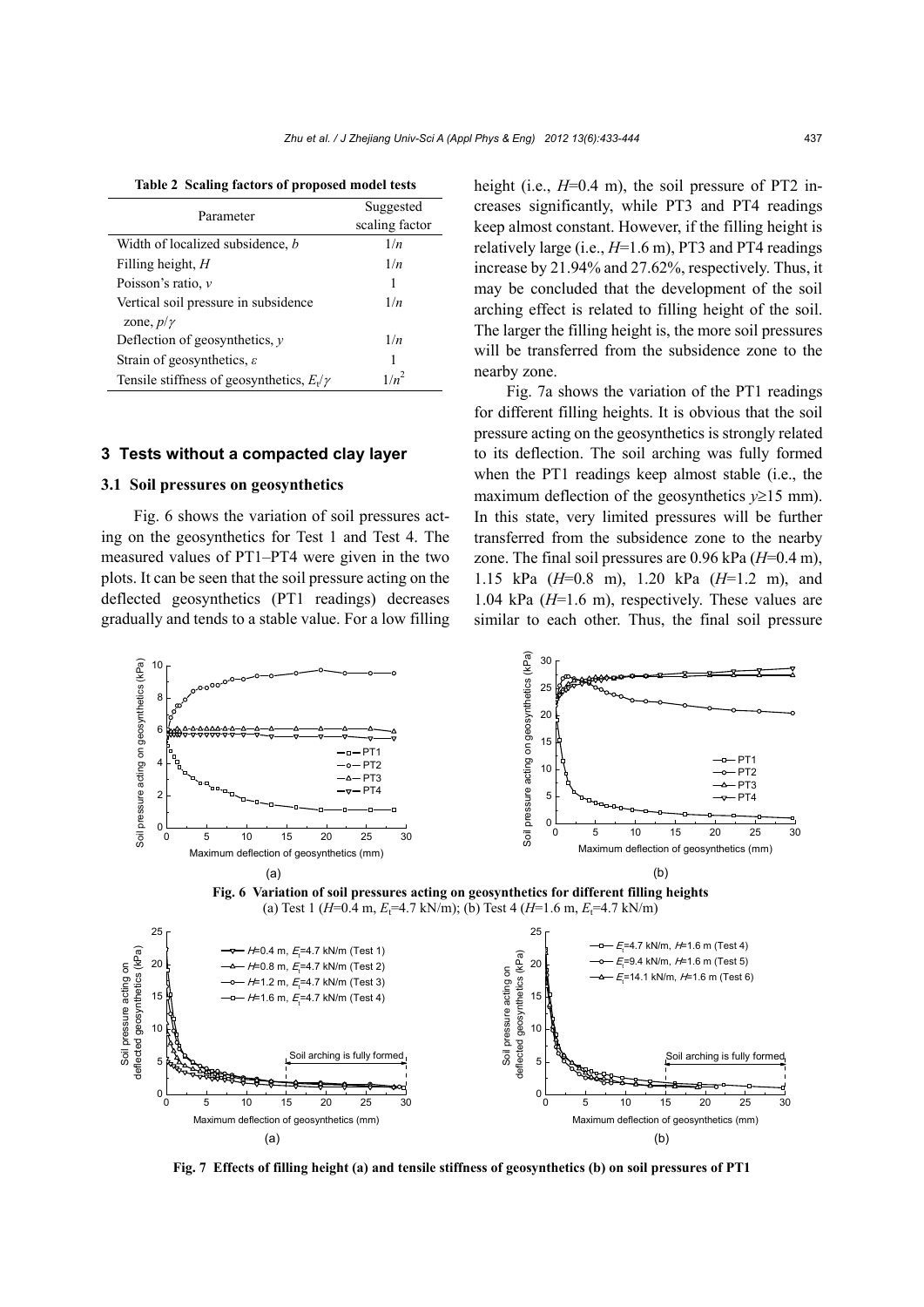acting on the deflected geosynthetics is almost independent of the filling height, on condition that the deflection of geosynthetics is sufficient to result in full degree of soil arching.

Fig. 7b shows the variation of the PT1 readings for different values of geosynthetic stiffness. The three curves are quite similar and the final soil pressures are 1.04 kPa (*E*<sub>t</sub>=4.7 kN/m), 1.19 kPa (*E*<sub>t</sub>= 9.4 kN/m), and  $1.09$  kPa  $(E<sub>t</sub>=14.1$  kN/m), respectively. The average value of the final soil pressures is 1.10 kPa. It is concluded that the final soil pressure acting on the deflected geosynthetics is almost independent of their total tensile stiffness in these tests. It can be seen that the soil arching was fully formed in the three tests, since the final maximum deflection of the geosynthetics are large enough. For an extreme case in which the geosynthetic stiffness is infinite large, there will be no deflection for the geosynthetics. As a result, there will be no soil arching effect and the soil pressure acting on the geosynthetics will be equal to the self-weight vertical stress of the overburden soil.

# **3.2 Vertical and horizontal soil pressures inside overburden soil**

As shown in Fig. 8, four additional PTs were placed at point *A* and point *B* in Test 5. The vertical dice between point *A* and the trapdoor is 0.2 m, and the distance for point  $B$  is 1.2 m. With the development of deflections of the geosynthetics, the vertical soil pressure at point *A* decreases gradually and finally tends to keep constant. The horizontal soil pressure at point *A* increases at the beginning and then exceeds the soil vertical pressure, which means that the rotation of principal stress axes of the soil has occurred. However, the horizontal soil pressure is always smaller than the vertical soil pressure at point *B*, even when it increases continuously with the development of the deflection of the geosynthetics. Thus, the larger the distance between the deflected geosynthetics and the position inside soil is, the less the variation of the soil pressure will occur. For point *B* in Test 5, even its vertical soil pressure has no significant change, the stress redistribution also occurred since its horizontal soil pressure increases obviously subjected to the localized subsidence.



**Fig. 8 Vertical and horizontal soil pressures inside soil at** 

#### **3.3 Deflections and strains of geosynthetics**

Fig. 9a shows the effect of filling height on final deflected shape of the geosynthetics. The final deflections of the geosynthetics for *H*=0.4 m, 0.8 m, 1.2 m, and 1.6 m are 28.45 mm, 28.50 mm, 29.17 mm, and 29.69 mm, respectively. According to the tensioned membrane theory (Giroud *et al.*, 1990), equal final soil pressures acting on the deflected geosynthetics will result in the same final deflections of geosynthetics when the tensile stiffness of the geosynthetics is constant. Fig. 9b shows the effect of tensile stiffness of the geosynthetics on its final deflected shape. The final maximum deflections of the geosynthetics are 21.38 mm and 19.00 mm for the two tensile stiffness  $E_t=9.4$  kN/m and 14.1 kN/m, respectively. Thus, it may be concluded that the deformation of the sandy soil will be reduced by increasing the tensile stiffness of the geosynthetics.



**Fig. 9 Effects of filling height (a) and tensile stiffness of geosynthetics (b) on final deflected shape of geosynthetics**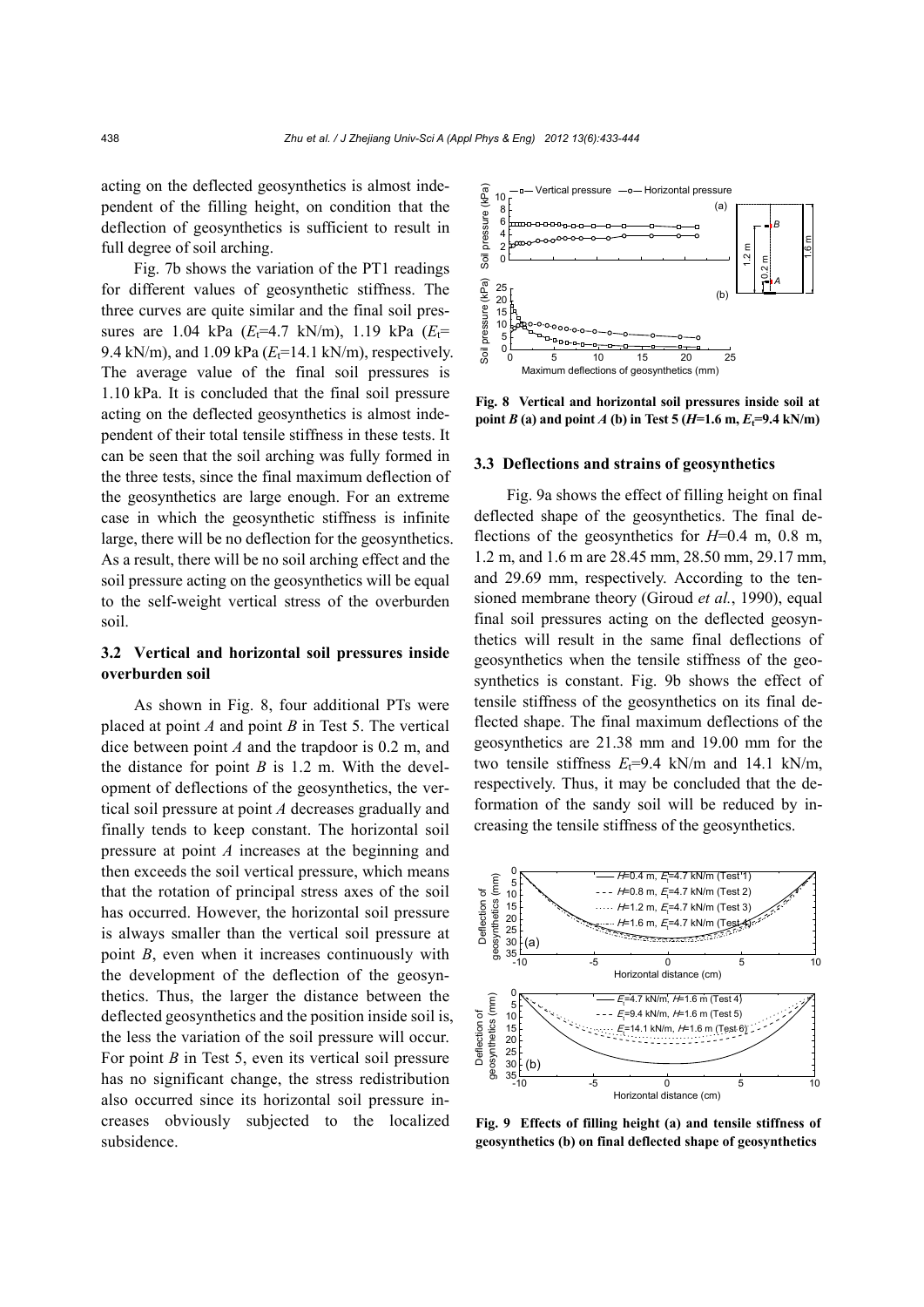Strain distribution of the geosynthetics was recorded through 11 different markers placed on the geosynthetics (Fig. 5), using the digital image analysis (DIA) method (Zornberg and Arriaga, 2003; Viswanadham and Mahajan, 2007). The strains between two markers can be calculated by comparing their initial distance and final distance. For any two adjacent markers with initial coordinates  $C(x_i, y_i)$ and  $D(x_{i+1}, y_{i+1})$ , they will be displaced to new positions after subsidence, with final coordinates  $C(x'_i, y'_i)$  and  $D(x'_{i+1}, y'_{i+1})$ . Thus, the strain in segment *CD* can be obtained as

$$
\varepsilon_{CD} = \sqrt{\frac{(x'_{i+1} - x'_i)^2 + (y'_{i+1} - y'_i)^2}{(x_{i+1} - x_i)^2 + (y_{i+1} - y_i)^2}} - 1.
$$
 (11)

Here take segment *CD* in Test 1 as an example (Fig. 10). The coordinates of points *C* and *D* are: before deformation, *C* (3.884 cm, 0.00), *D* (5.904 cm, 0.00); after deformation, *C'* (3.697 cm, 2.322 cm), *D'* (5.784 cm, 2.695 cm). Thus, the tension strain of segment *CD* is  $\varepsilon_{CD}$ =4.95%.



**geosynthetics (b) on strains of geosynthetics Fig. 10 Initial (a) and final (b) positions of geosynthetics in Test 1**

The average strain of the deflected geosynthetics can be expressed by the arch elongation method as

$$
\varepsilon_{\text{ave}} = \frac{L'}{L} - 1,\tag{12}
$$

where  $L$  is the initial length, and  $L'$  is the final arc length of the section *AK*.

The geosynthetic strains are evaluated as shown in Fig. 11. The strains at edges of the deflected geosynthetics are generally larger than those in the middle part, while the tensioned membrane theory of Giroud *et al*. (1990) assumes that the strains are uniform throughout the deflected geosynthetics (Villard and Briançon, 2008; Briancon and Villard, 2008). This can be explained as follows. With sinking of the trapdoor, the edges of the geosynthetics in the subsidence zone will be separated from the trapdoor and begin to deform earlier, while the middle part of the geosynthetics will keep contact with the trapdoor at the moment and does not deform until the trapdoor is fully sunk. The average strains of the geosynthetics in Tests 1–6 are 5.30%, 5.41%, 5.76%, 5.96%, 3.20%, and 2.38%, respectively. It can be seen that the average strain of the geosynthetics dramatically decreases with the increase in its tensile stiffness.



**Fig. 11 Effects of filling height (a) and tensile stiffness of**

# **3.4 Comparisons between calculated and test results**

A reinforcement design method has been developed considering the soil arching theory, based on the tensioned membrane theory (Giroud *et al*., 1990). The calculation formulae are expressed as

$$
p = \frac{\gamma b}{2K \tan \varphi} (1 - e^{-2K \tan \varphi(H/b)}), \quad (13)
$$

$$
T = E_t \varepsilon = pr\Omega,\t\t(14)
$$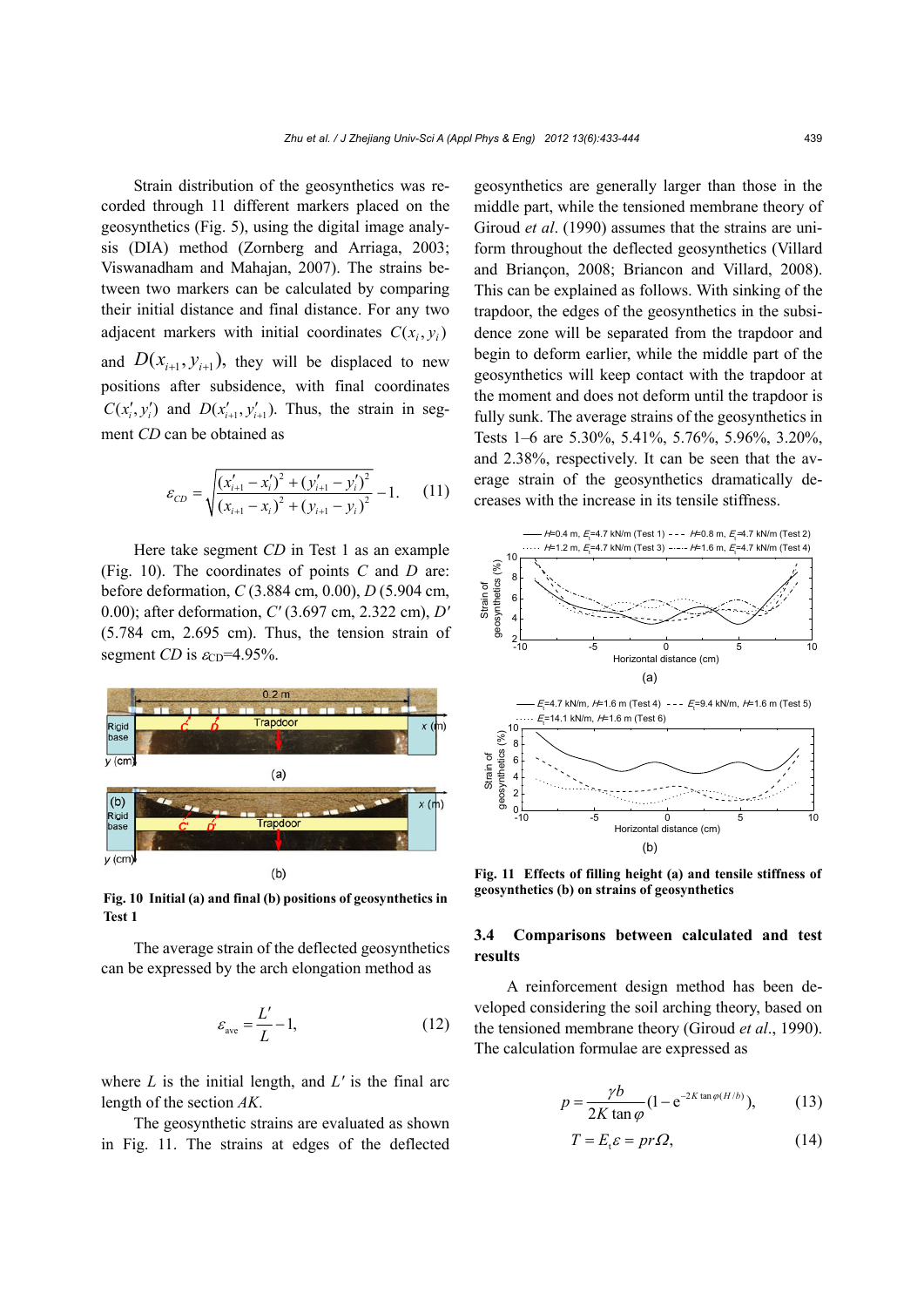where  $T$  is the tensile load of geosynthetics;  $K$  is the coefficient of lateral earth pressure; *Ω* is the dimensionless factor related to the maximum deflection *y* or strain *ε* of the geosynthetics. With the assumptions that the strain in the portion of the geosynthetics overlying the void is uniformly distributed and the geosynthetics does not slide toward the void, the following expressions are given by (Giroud *et al*., 1990)

$$
\Omega = (1/4)[2y/b + b/(2y)],\tag{15}
$$

$$
1+\varepsilon=2\Omega \arcsin[1/(2\Omega)], y/b \le 0.5.
$$
 (16)

Eq. (13) is the classical expression of the soil pressure proposed by Terzaghi (1943). Since the stress state of the soil in the arching zone has not been fully understood, different values of lateral earth pressure coefficient (*K*) are proposed, as shown in Table 3. Terzaghi (1943) referred to *K* as "an empirical coefficient" and took it equal to 1, Aubertin *et al.* (2003) considered *K* as the passive pressure coefficient, Chen R.X. *et al*. (2010) proposed a modified lateral earth pressure coefficient considering rotations of principal stress axes of soil in the arching effect zone, and Giroud *et al*. (1990) preferred Handy (1985)'s *K*.

**Table 3 Available expressions of** *K*

| Reference            | Expression of $K$                                                              |
|----------------------|--------------------------------------------------------------------------------|
| Terzaghi (1943)      | $K=1$                                                                          |
| Giroud <i>et al.</i> | $K=1.06(\cos^2\theta + K_a\sin^2\theta), \theta=45^\circ + \varphi/2$          |
| (1990)               |                                                                                |
| Aubertin et al.      | $K = K_p = \tan^2(45 + \varphi/2)$                                             |
| (2003)               |                                                                                |
| Chen R.X. et al.     | $K=(\cos^2\theta+K_{\rm p}\sin^2\theta)/(\sin^2\theta+K_{\rm p}\cos^2\theta),$ |
| (2010)               | $\theta = 45^\circ + \varphi/2$                                                |
|                      |                                                                                |

Fig. 12 shows a comparison of soil pressures acting on the geosynthetics calculated by different methods. If the deflection of the geosynthetics is sufficient to result in full degree of soil arching (i.e., *y*=28 mm, which is equal to that of the trapdoor), the calculated soil pressures using the *K* proposed by Terzaghi (1943), Aubertin *et al*. (2003), and Chen R.X. *et al*. (2010) are acceptable compared with the test results. On the other hand, the method of Giroud *et al*. (1990) gives over-conservative soil pressures. However, if the deflection of the geosynthetics is not sufficient to result in full degree of soil arching (i.e.,

 $y=0.9$  mm, which is the same to that of the trapdoor), all available methods underestimate the soil pressures, especially for the case with a large filling height (i.e., *H*=1.6 m).



Fig. 12 Comparisons of soil pressures for  $y=28$  mm (a) and **0.9 mm (b)**

For the vertical landfill expansion, the vertically expanded waste fill is generally dozens of meters in height and the theoretical initial pressure acting on the composite liner is quite large. If the allowable deflection of the composite liner is not sufficient to develop a full degree of soil arching in the waste fill, the actual soil pressures acting on the composite liner may be far more than those calculated by the available methods, indicating that these methods may underestimate results in this situation.

Combining Eq. (14) with Eq. (15), the following relation can be obtained:

$$
E_{\rm t} \{2\Omega \arcsin[1/(2\Omega)]-1\} = pb\Omega. \tag{17}
$$

With the known  $E_t$  and *b*, the dimensionless factor  $\Omega$ can be calculated by Eq. (17). Then the maximum deflection *y* and strain *ε* of the geosynthetics can be obtained by Eqs. (15) and (16), respectively. Fig. 13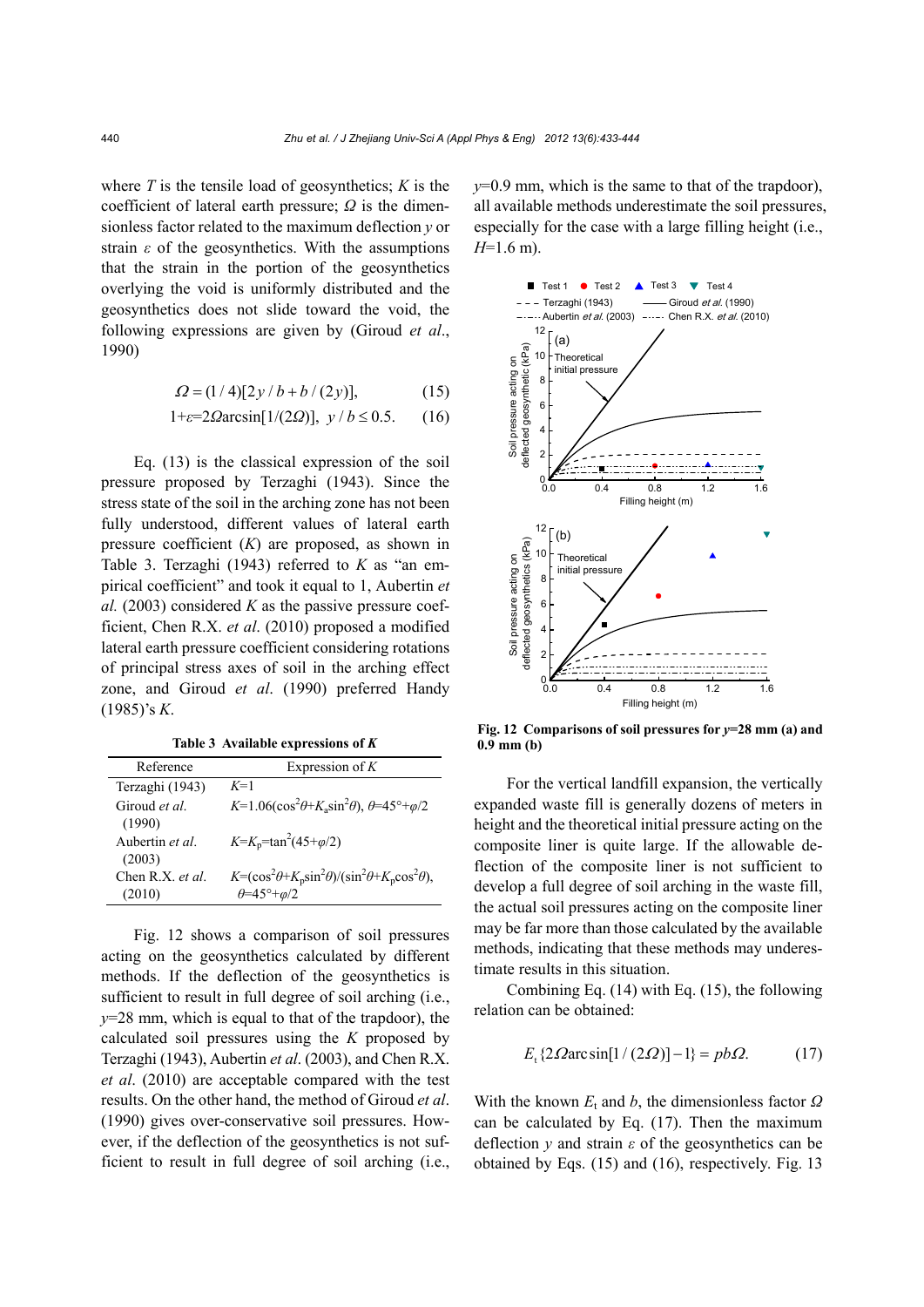shows the comparison of final maximum deflection and average strain between calculated and test results. It can be seen that the calculated results by the tensioned membrane theory of Giroud *et al*. (1990) are consistent with the test results. With the increase of tensile stiffness of the geosynthetics, the deflection and average strain decrease rapidly, provided that the tensile stiffness is small. However, if the tensile stiffness of the geosynthetics is relatively large (i.e.,  $E_1 \ge 10$  kN/m), the reinforcement effect of geosynthetics is not so significant. Thus, for a considered localized subsidence with a width of 1.8 m, it is recommended to choose geosynthetic reinforcements without a relatively large tensile stiffness to save the investment. Fig. 14 shows the comparison of final deflected shape of the geosynthetics in Test 6. The calculated and test results are in good agreement with each other. Note that the method of Giroud *et al*. (1990) assumed that the deflected shape of geosynthetics is with an arc-cross section.



**Fig. 13 Comparisons of final maximum deflection (a) and strain of geosynthetics (b)**



**Fig. 14 Comparisons of final deflected shape of geosynthetics**

## **4 Tests with a compacted clay layer**

## **4.1 Soil pressures acting on the upper geosynthetics**

Fig. 15 shows the variation of soil pressures acting on the upper geosynthetics in Test 8 and Test 9. Due to the existence of the compacted clay layer, the deflection of the upper geosynthetics is less than that of the lower geosynthetics (or the trapdoor displacement). It can be seen that the variation of PT1–PT4 readings in the two figures is generally similar with that depicted in Fig. 6.

Fig. 16 shows the variation of soil pressures of PT1 with respect to the trapdoor displacement. The final soil pressure acting on the deflected upper geosynthetic in Test 7 is 1.10 kPa, which is close to the measured values in Tests 1–6. This is because the deflection of the upper geosynthetic is sufficient to result in full degree of soil arching in Test 7, and the final soil pressure can reach a minimum value. However, the final soil pressures acting on the deflected upper geosynthetics in Test 8 and Test 9 are 2.5 kPa and 2.63 kPa, respectively, which means that the deflections of the upper geosynthetics are not sufficient enough to result in full degree of soil arching.



**Fig. 15 Variations of soil pressures acting on upper geosynthetics in Test 8 (a) and Test 9 (b)**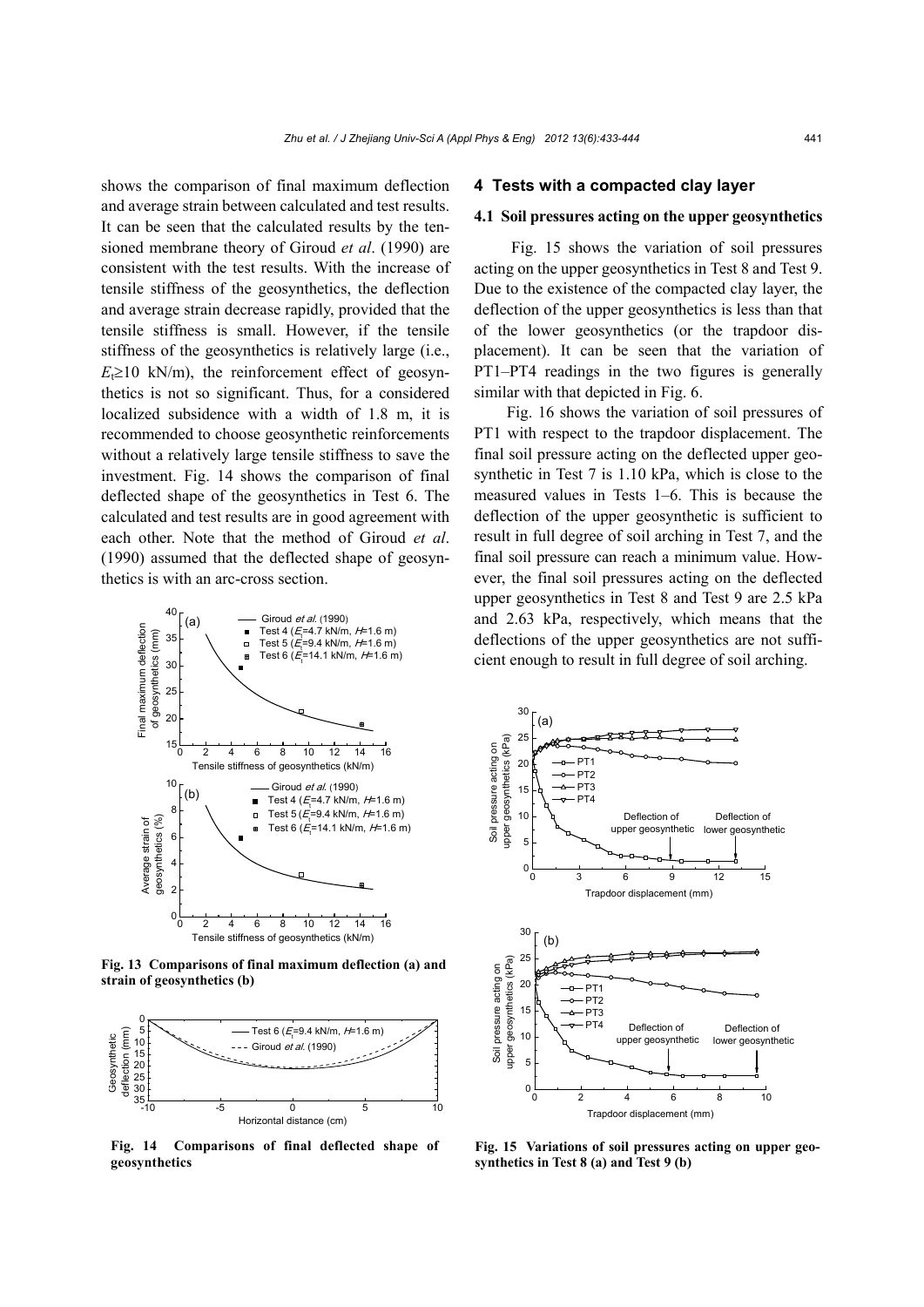

**Fig. 16 Soil pressures of PT1 in Tests 7–9**

#### **4.2 Deflections and strains of geosynthetics**

Figs. 17a–17c show deformations of the geosynthetics and the compacted clay layers. In Fig. 17a, the compacted clay layer in Test 7 without any lower geosynthetics collapsed during its deflection. As a result, the compacted clay layer will lose its function as a buffer or a sealing material or both. Subsequently cracks appeared in the middle and the edges of the compacted clay layer, over the trapdoor. As shown in Figs. 17b and 17c, if the lower geosynthetic reinforcement was placed, the cracks in the compacted clay layer decreased significantly, especially for the test with relatively large geosynthetic reinforcement (i.e., Test 9).



**Fig. 17 Deformations of geosynthetics and compacted clay layers** 

Side view and top view of compacted clay layer for Test 7 (a), Test  $8$  (b), and Test  $9$  (c)

Fig. 18 shows the effect of the compacted clay layer on deflection and strain of the upper geosynthetics. The maximum deflections of the upper geosynthetics in Test 8 and Test 9 are 8.95 mm and 5.80 mm, respectively, which are much lower than those of Test 5 and Test 6. Thus, the compacted clay layer combined with the underlying geosynthetic reinforcement can reduce the deflection and the strain of the upper sealing geosynthetics effectively. The mechanism can be drawn as follows. Firstly, the compacted clay layer and the underlying geosynthetics can form a composite bearing structure like a beam. This kind of structure has a bending rigidity, compared with the tensioned membrane structure. Secondly, the compacted clay layer can act as a buffer or a strain-transition zone (Jang and Montero, 1993), which can further reduce the deflection of the upper geosynthetics.



**Fig. 18 Effects of compacted clay layer on deflection (a) and strain (b) of upper geosynthetics**

#### **4.3 Recommended composite liner structure**

For the vertical landfill expansions, reinforcing the composite liner with high strength geosynthetics (i.e., geogrids) is commonly used to accommodate the localized subsidence effects in engineering practices. According to present test results, it is recommended to place a certain thickness of compacted clay layer on the geogrids to further reduce the tensile strains of sealing materials in the composite liner. The recommended structure of the composite liner is shown in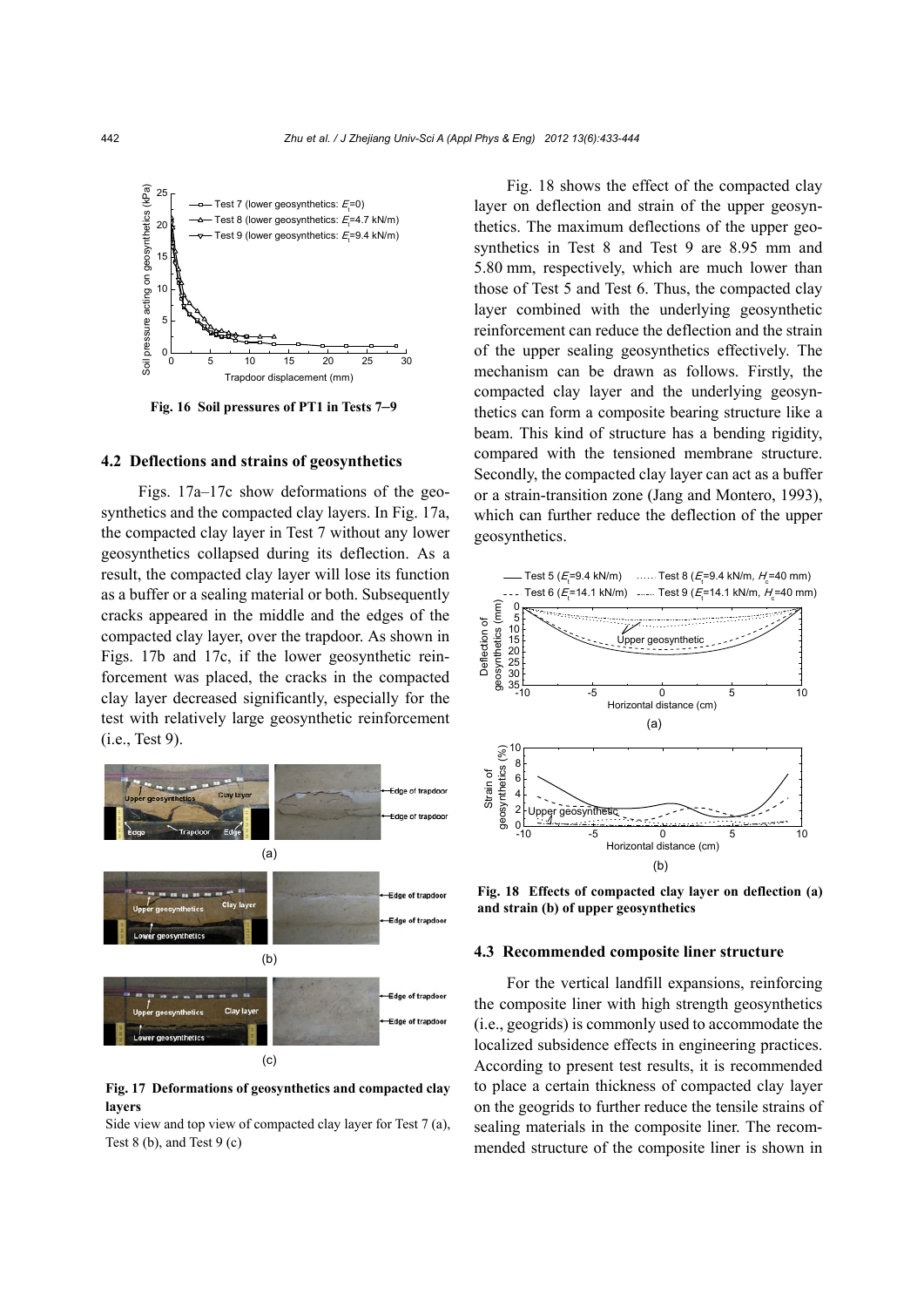Fig. 19. It includes a geotextile filtration layer, a leachate collection and drainage layer, an impervious layer, a compacted clay layer, and a geosynthetic reinforcement layer.



**Fig. 19 Recommended composite liner for vertical landfill expansion**

# **5 Conclusions**

A series of model tests has been carried out to investigate the soil arching and soil-geosynthetic interaction subjected to localized subsidence in municipal solid waste landfills in the case where the geosynthetic is anchored at the edge of the localized subsidence. The following conclusions can be drawn as follows.

1. The model test results using sandy soil show that soil pressure acting on deflected geosynthetics within the subsidence zone is strongly related to the deflection of the geosynthetics. If the deflection of the geosynthetics is not sufficient to result in a full degree of soil arching, the soil pressure within subsidence zone increases with the increase of filling height. Otherwise, the final soil pressure acting on the deflected geosynthetics would rapidly decrease to reach a minimum value, which appears to be independent of the overburden height.

2. The deflection and strain in the geosynthetics decrease with an increase in its tensile stiffness.

3. In order to reduce the tensile strains of sealing materials, a pragmatic solution is to use a reinforcement layer which combines geosynthetic reinforcements with a compacted clay layer.

4. The present model tests neglect the effect of modulus of filling material and the influence of gravity, which can be studied through centrifugal model tests or full scale tests.

## **References**

- ASTM Standard D4595-2009. Standard Test Method for Tensile Properties of Geotextiles by the Wide Width Strip Method. ASTM International, West Conshohocken, PA.
- Aubertin, M., Li, L., Arnoldi, S., Simon, R., 2003. Interaction between Backfill and Rock Mass in Narrow Slopes. Soil

and Rock Mechanics America, p.1157-1164.

- Briançon, L., Villard, P., 2008. Design of geosyntheticreinforced platforms spanning localized sinkholes. *Geotextiles and Geomembranes*, **26**(5):416-428. [doi:10. 1016/j.geotexmem.2007.12.005]
- Chen, R.P., Xu, Z.Z., Chen, Y.M., Ling, D.S., Zhu, B., 2010. Field tests on pile-supported embankments over soft ground. *Journal of Geotechnical and Geoenvironmental Engineering*, **136**(6):777-785. [doi:10.1061/(ASCE)GT. 1943-5606.0000295]
- Chen, R.X., Zhu, B., Chen, Y.M., Chen, R.P., 2010. Modified Terzaghi loosening earth pressure based on theory of main stress axes rotation. *Rock and Soil Mechanics*, **31**(5):1402-1406 (in Chinese).
- Chen, Y.M., Cao, W.P., Chen, R.P., 2008. An experimental investigation of soil arching within basal reinforced and unreinforced piled embankments. *Geotextiles and Geomembranes*, **26**(2):164-174. [doi:10.1016/j.geotexmem. 2007.05.004]
- Chew, S.H., Phoon, H.L., Le Hello, B., 2006. Geosynthetic Reinforced Piled Embankment-Large-Scale Model Tests and Numerical Modeling. 8th International Conference on Geosynthetics, Kuwano, J., Koseki J. (Eds.), Yokohama, Japan, p.901-904.
- van Eekelen, S.J.M., Van, M.A., Bezuijen, A., 2007. The Kyoto Road, a Full-Scale Test, Measurements and Calculations. 14th European Conference on Soil Mechanics and Geotechnical Engineering, Madrid, Millpress, Rotterdam, p.1533-1538.
- Giroud, J.P., Bonaparte, R., Beech, J.F., Gross, B.A., 1990. Design of soil layer-geosynthetic systems overlying voids. *Geotextiles and Geomembranes*, **9**(1):11-50. [doi:10. 1016/0266-1144(90)90004-V]
- Handy, R.L., 1985. The arch in soil arching. *Journal of Geotechnical Engineering*, **111**(3):302-318. [doi:10.1061/ (ASCE)0733-9410(1985)111:3(302)]
- Hu, M.Y., Chen, Y.M., 2001. Engineering aspects of landfilling municipal solid waste. *Journal of Zhejiang University*, **2**(1):34-40. [doi:10.1631/jzus.2001.0034]
- Jang, D.J., Montero, C., 1993. Design of liner systems under vertical expansions: an alternative to geogrids. *Proceedings of Geosynthetics*, **3**:1487-1510.
- Jessberger, H.L., Stone, K.J.L., 1991. Subsidence effects on clay barriers. *Geotechnique*, **41**(2):185-195. [doi:10.1680/ geot.1991.41.2.185]
- Kuo, S.S., Desai, K., Rivera, L., 2005. Design method for municipal solid waste landfill liner system subjected to sinkhole cavity under landfill site. *Practice Periodical of Hazardous, Toxic, and Radioactive Waste Management*, **9**(4):281-291. [doi:10.1061/(ASCE)1090-025X(2005)9:4 (281)]
- Qian, X.D., Koerner, R.M., Gray, D.H., 2001. Geotechnical Aspects of Landfill Design and Construction. Prentice-Hall Inc, New Jersey.
- Terzaghi, K., 1943. Theoretical Soil Mechanics. John Wiley and Sons, Inc, New York, p.37-42.
- Villard, P., Briançon, L., 2008. Design of geosynthetic reinforcements for platforms subjects to localized sinkholes.